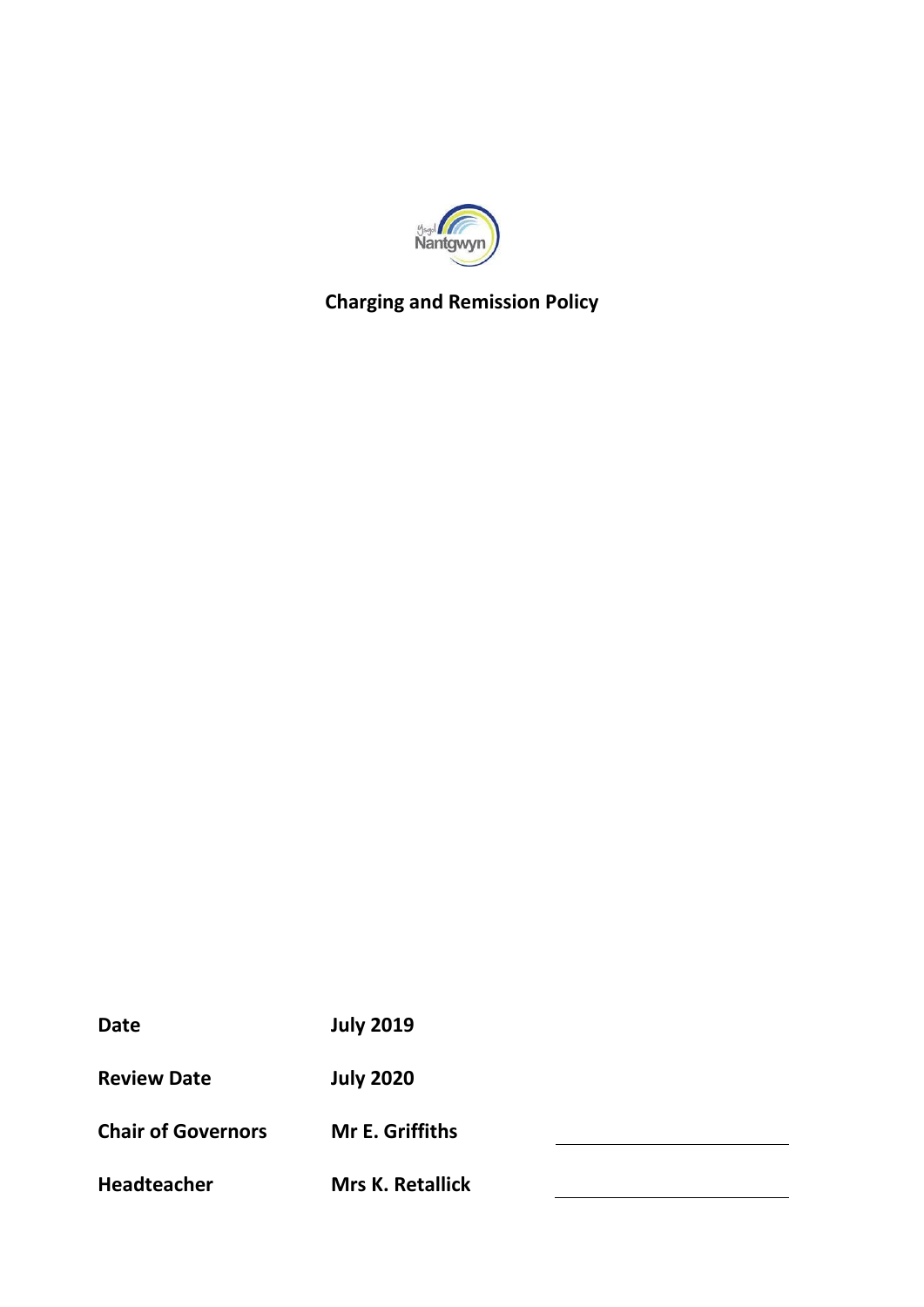# **1. Introduction**

- 1.1 The Governing Body recognises the valuable contribution that the wide range of additional activities, including clubs, educational visits and residential experiences can make towards pupils' personal and social education. The Governing Body aims to promote and provide such activities both as part of a broad and balanced curriculum for the pupils of the school and as additional optional.
- 1.2 This policy sets out those items which the school will provide free of charge and those items where they may be a charge at Ysgol Nantgwyn. It has been agreed by the governing body, headteacher and local authority.
- 1.3 The policy will be reviewed regularly and any necessary amendments will be the subject of further consultation with staff members. The policy was last reviewed in June 2018.
- 1.4 Staff should read and use this policy in conjunction with the staff handbook.
- 1.6 The school day is defined as: 8.00am to 3.30pm, extended Community provision is from 3.30 to 10pm, Monday to Friday.
- 1.7 The lunch break does not form part of the school day but is used for wider activities.

#### **2. Policy statement**

- 2.1 During the school day all activities that are a necessary part of the curriculum will be provided free of charge. This includes any materials, equipment and transport to take pupils between the school and the activity. It may exclude charges made for teaching an individual pupil or groups of up to four pupils to play a musical instrument.
- 2.2 There will be no charge for any activity that is an essential part of the specification for an approved examination unless: please note that the clarification on examination charges can be found in our examination entry policy.
- 2.3 Voluntary contributions may be sought for activities during and after the school day which entail additional costs, for example field trips and community trips.

#### *Extract from prospectus:*

#### *Charging and Remissions*

*All education during school hours is free. We do not charge for any activity undertaken as part of the school curriculum with the exception of individual or group music tuition.* 

#### *Voluntary Contributions*

*When organising school trips or visits which enrich the curriculum and educational experience of the children, the school invites parents to voluntarily contribute to the cost of the trip.* 

*However, if we do not receive sufficient voluntary contributions, we may cancel a trip.* 

## **3. Optional activities outside of the school day**

3.1 We may charge for optional, extra activities provided, for example a *theatre visit.* Such activities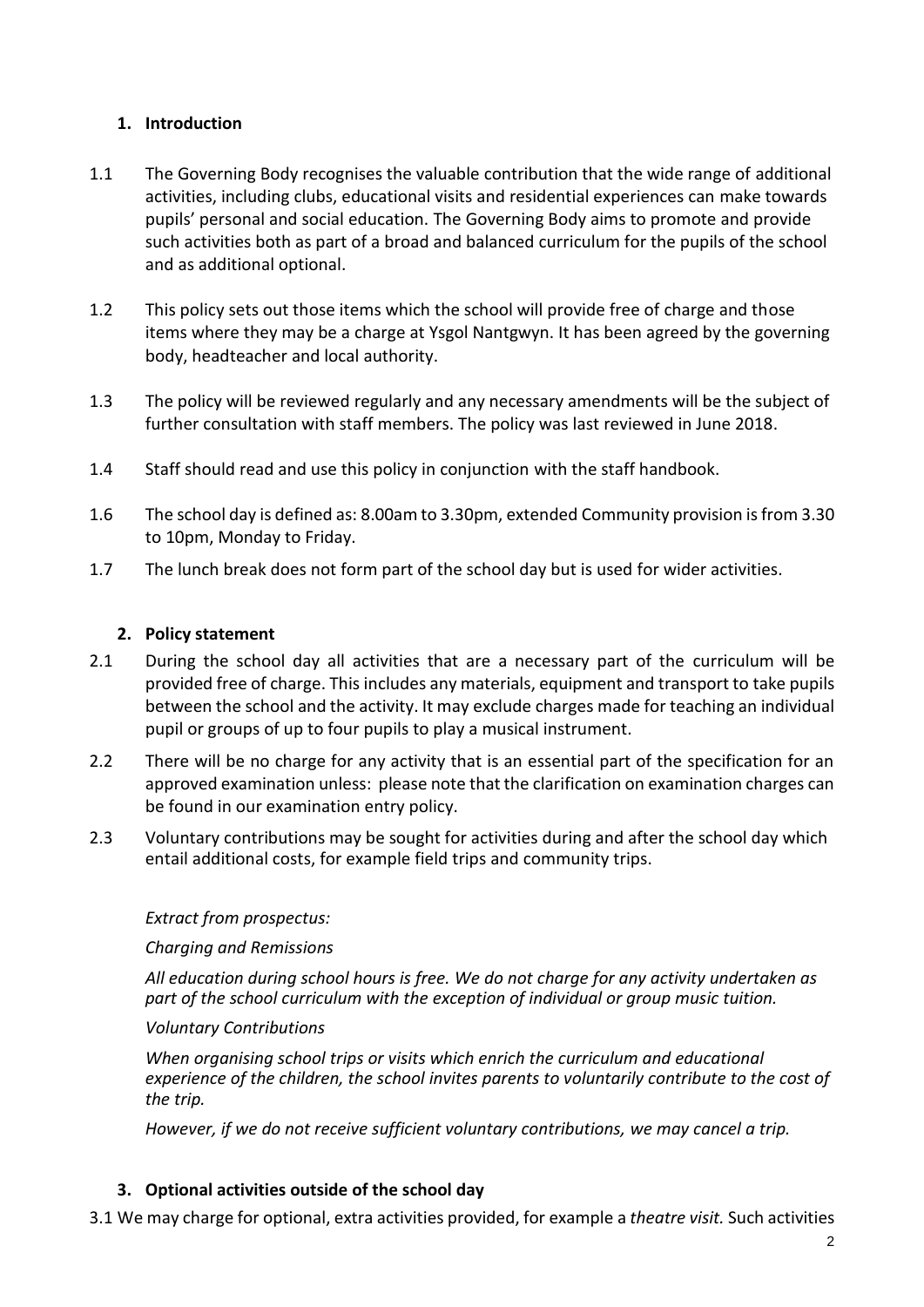may enhance the curriculum but are not necessary for its completion. Where we wish to charge we will tell parents/carers in advance.

# **4. Optional Extras**

- 4.1 Charges will be made for some activities known as "optional extras". Where an optional extra is being provided, a charge can be made for providing materials, books, instruments or equipment. Optional extras are:
- \* Education provided outside of school time that is not:
	- a. Part of the curriculum;

b. Part of a syllabus for a prescribed public examination that the pupil is being prepared for at the school; or

c. Part of religious education.

- \* Examination entry fee(s) if the registered pupil has not been prepared for the examination(s) at the school; and,
- \* Board and lodging for a pupil on a residential visit.

Participation in any optional extra activity will be on the basis of parental/guardian/carer choice.

## **5. Music Tuition**

- 5.1 Although the law states that all education provided during school hours must be free, music lessons are an exception to this rule.
- 5.2 Charges will be made for teaching either an individual pupil or groups of any appropriate size to play a musical instrument or to sing. Charges will only be made if the teaching is not part of the curriculum.
- 5.3 In cases of hardship the governors will consider in their absolute discretion the remission of fees (either in full or in part) for those pupils who they consider will benefit from such tuition.
- 5.4 Please see charging rates for music tuition 2019/20 (to be issued)

## **6. Hire of Premises**

6.1 The hire of the premises is subject to the completion of the relevant hire forms and agreement to terms and conditions (see Appendix I)

## **7. Free School Meals**

- 7.1 Free school meals are available to children whose parents or guardians are currently receiving one of the following benefits:
- Child Tax Credit.
- Income Support (with responsibility for children)
- Income Based Job Seekers Allowance (with responsibility for children)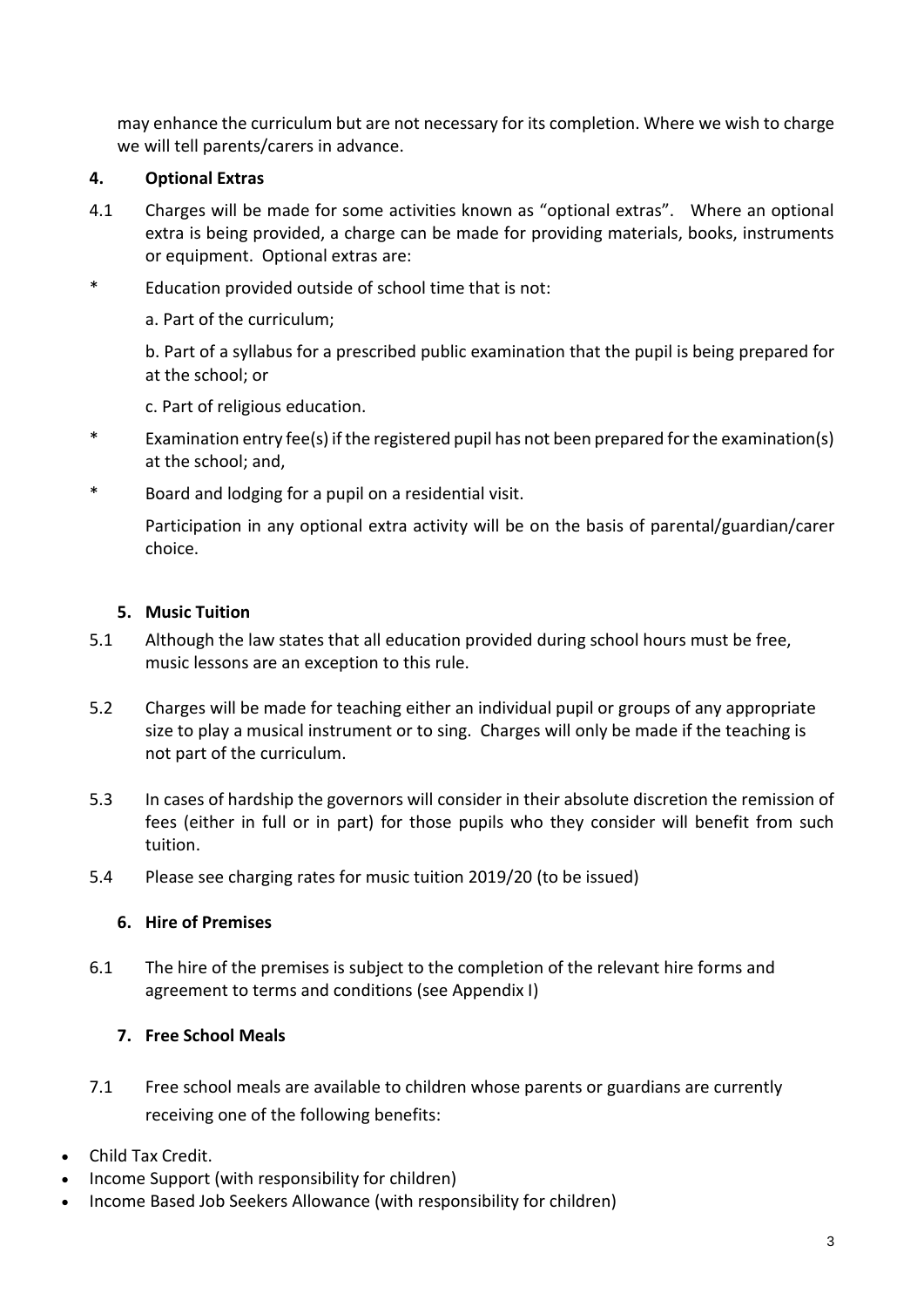- Support under Part VI of the Immigration and Asylum Act 1999
- Guarantee element of State Pension Credit
- Pupils who receive Income Support or Income Based Job Seekers Allowance in their own right are also eligible to receive Free School meals.
- Employment Support Allowance (Income Related) (ESA(IR)).

7.2 To support your application you may need to provide one of the following as evidence.

- A copy of the page called "How your Income Support/Job Seeker's Allowance is worked out" from a recent letter. If you do not have this, please contact your local [Benefits Agency.](http://www.dwp.gov.uk/contact-us/)
- Your Current Tax Award Notice. If you do not have this, contact the [Inland Revenue Helpline](http://search2.hmrc.gov.uk/kbroker/hmrc/contactus/start.jsp) on Tel: 0845 300 3900
- A copy of the Pension Credit Award notice (M1000) or Child Tax Credit Notice (TC602)
- Asylum seekers need the NASS Reference Number to confirm entitlement

However, if you are currently in receipt of Housing/Council Tax Benefit then we will already have evidence of your income held on record, so there will be no need to supply the information unless we ask for it.

# **8. Applying for free school meals**

8.1 If you would like to claim free school meals for your children you must complete an application form <https://www.rctcbc.gov.uk/EN/Resident/SchoolsandLearning/Freeschoolmeals.aspx>**9.**

# **School clothing grant and allowance**

9.1 Once you are entitled to a free school meal you could automatically qualify for a school clothing grant however, this is a contribution towards school uniform and the value will vary depending on the school's budget allocation.

E-mailing: [FreeschoolmealsEnquiries@rctcbc.gov.uk](mailto:FreeschoolmealsEnquiries@rctcbc.gov.uk) Calling: 01443 681081

Writing: Benefit Section, Bronwydd House, Porth. CF39 9DL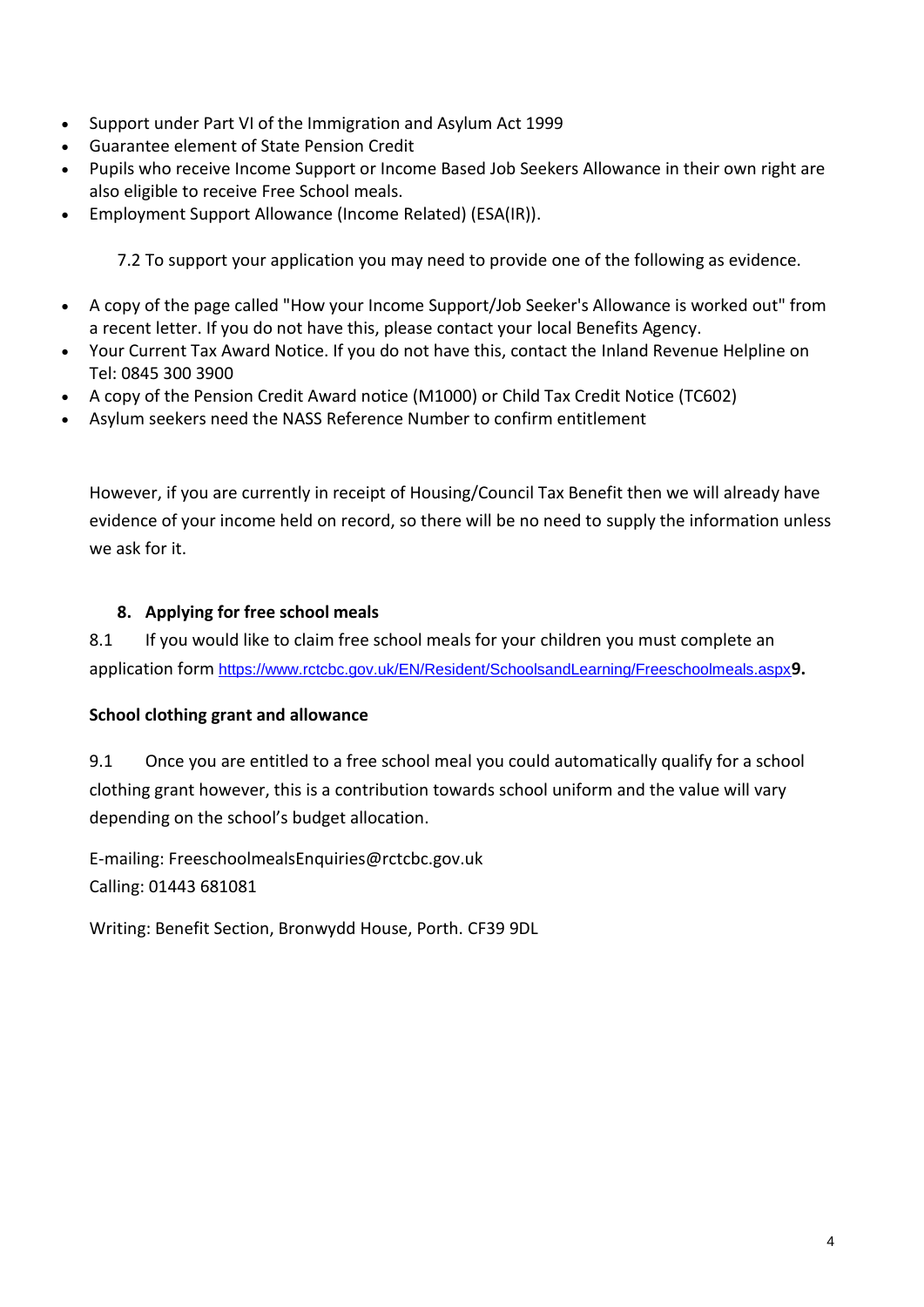# **Appendix I: Hire of premises**

# **Rates will be charged at:-**

|                          | Cost per hour | <b>Weekend/Holidays</b>    |
|--------------------------|---------------|----------------------------|
|                          | 2018/19       | (2 hour minimum booking    |
|                          |               | depending on availability) |
| <b>Muga</b>              | £20.00        | £25.00                     |
| <b>Changing Rooms</b>    | £10.00        | £15.00                     |
| <b>Sports Hall</b>       | £27.00        | £32.00                     |
| <b>Main Hall</b>         | £15.00        | £20.00                     |
| <b>Class Rooms</b>       | £12.00        | £17.00                     |
| <b>ICT Suites</b>        | £20.00        | £20.00                     |
| Drama Studio             | £15.00        | £20.00                     |
| <b>Conference Office</b> | £15.00        | £20.00                     |
| <b>Conference Space</b>  | £15.00        | £20.00                     |

The 3G pitch on school site is now controlled and hired out by RCTCBC. More information available at :

[https://www.rctcbc.gov.uk/EN/Resident/SportsandLeisure/Sportspitchesandcourts/Sportspitchesandcourts.a](https://www.rctcbc.gov.uk/EN/Resident/SportsandLeisure/Sportspitchesandcourts/Sportspitchesandcourts.aspx) [spx.](https://www.rctcbc.gov.uk/EN/Resident/SportsandLeisure/Sportspitchesandcourts/Sportspitchesandcourts.aspx)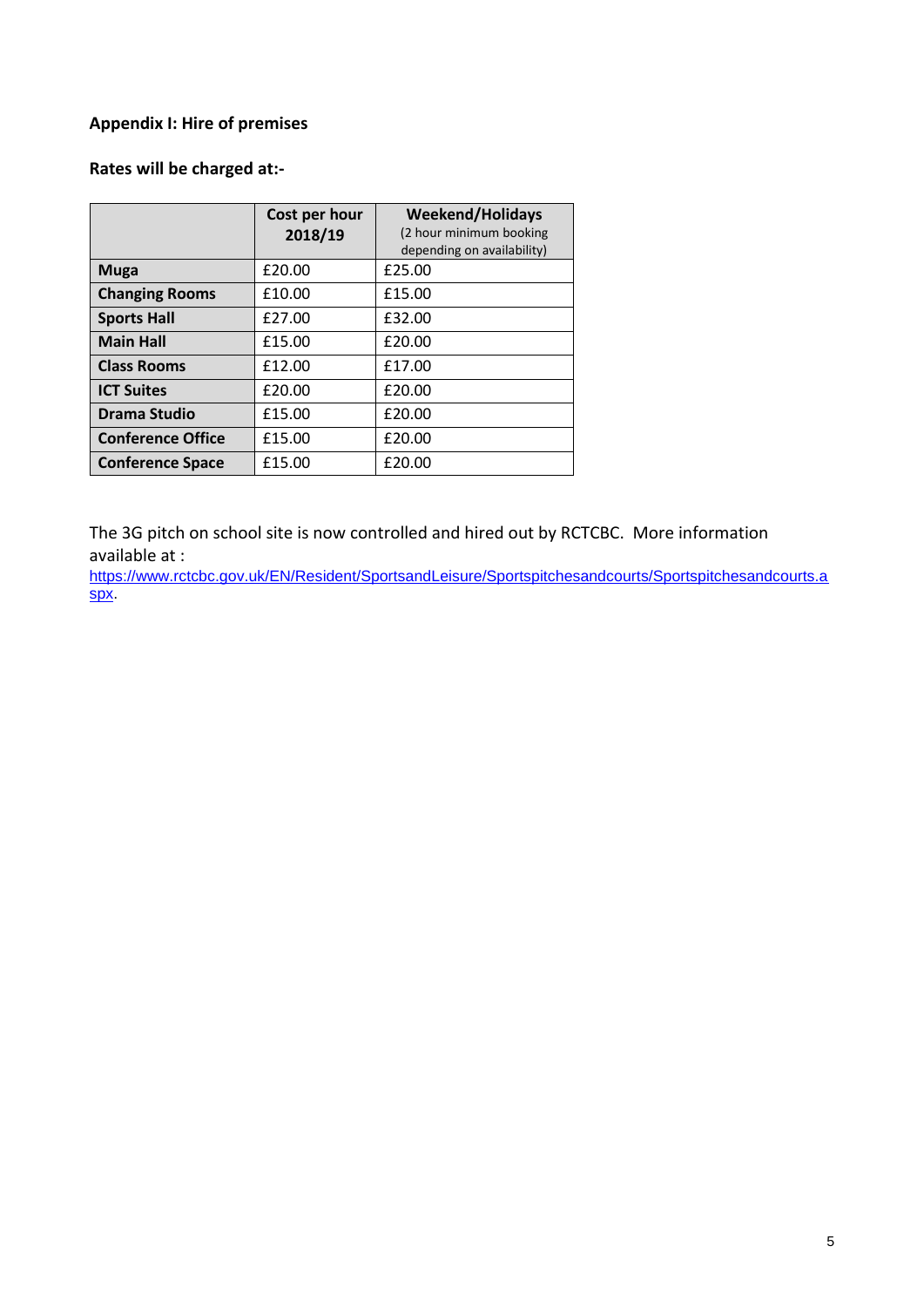| <b>School Facilities Booking Form</b>                                                |               |              |
|--------------------------------------------------------------------------------------|---------------|--------------|
| <b>Name of Organisation:</b>                                                         |               |              |
| <b>Hirer's Nam:</b>                                                                  |               |              |
| <b>Hirer's Address:</b>                                                              |               |              |
| Postcode:                                                                            |               |              |
| <b>Telephone Numbers:</b>                                                            | 1.            | 2.           |
| E mail address:                                                                      |               |              |
|                                                                                      |               |              |
| <b>BOOKING / EVENT DETAILS</b>                                                       |               |              |
| <b>Event Title:</b>                                                                  |               |              |
| Day/s:                                                                               |               |              |
| <b>Dates</b>                                                                         | From:         | To:          |
| <b>Access Time</b>                                                                   |               |              |
| <b>Start Time</b>                                                                    |               |              |
| <b>Finish Time</b>                                                                   |               |              |
| <b>Exit Time</b>                                                                     |               |              |
| <b>Estimated numbers</b><br>participating:                                           | <b>Adults</b> | Children     |
| If applicable, please supply the entrance / participation fee you intend to charge : |               |              |
| <b>Facility requirements</b>                                                         | Costs         | <b>Total</b> |
| <b>Muga</b>                                                                          |               |              |
| <b>Sports Hall</b>                                                                   |               |              |
| <b>Main Hall</b>                                                                     |               |              |
| <b>Class Rooms</b>                                                                   |               |              |
| <b>ICT Suites</b>                                                                    |               |              |
| <b>Drama Studio</b>                                                                  |               |              |
| <b>Conference Office</b>                                                             |               |              |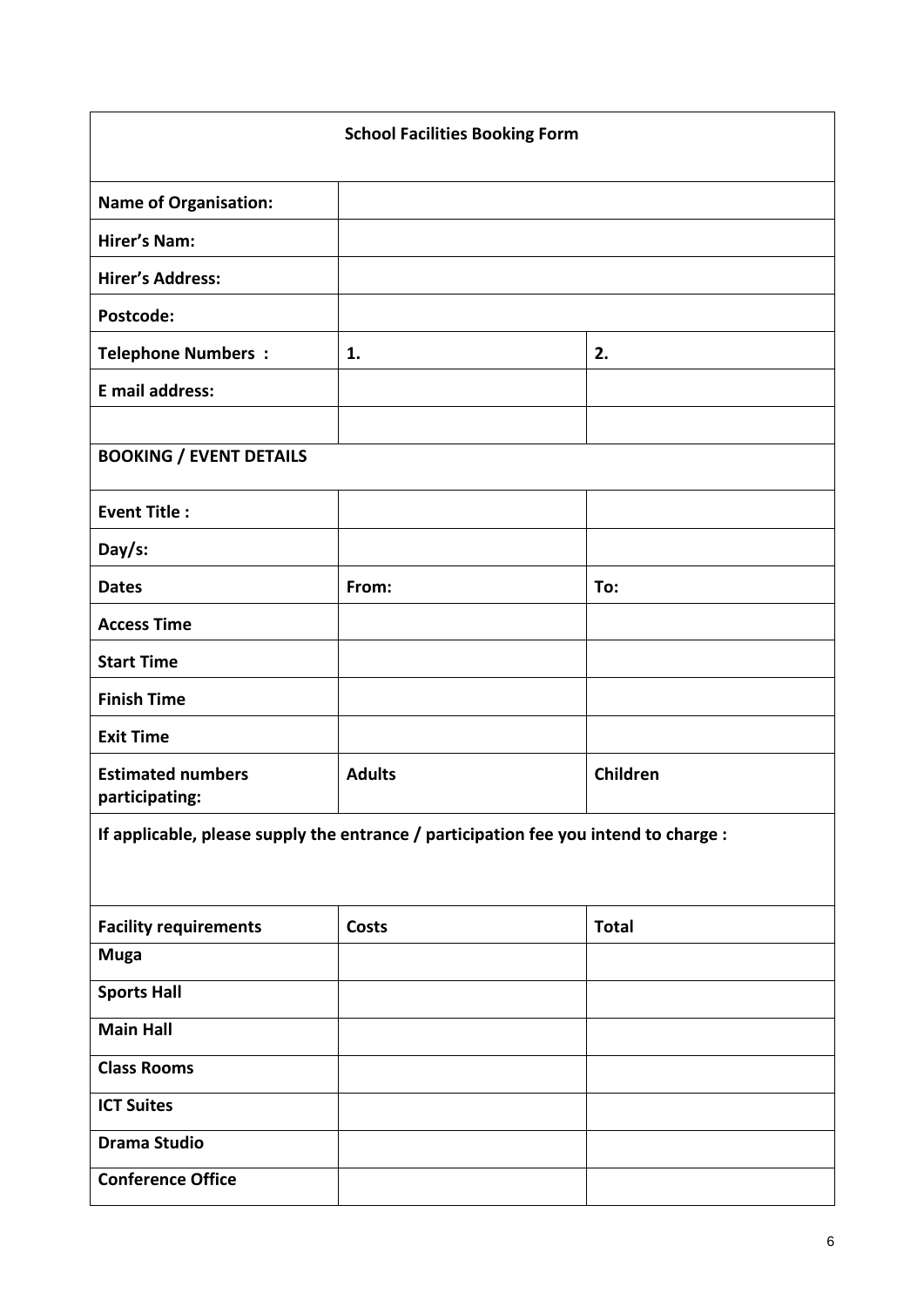| <b>Conference Space</b>                          |  |
|--------------------------------------------------|--|
| <b>Additional</b><br><b>Details/Requirements</b> |  |

| <b>Payment Details</b>                                             |                         |  |
|--------------------------------------------------------------------|-------------------------|--|
| Should you require an invoice                                      | Name                    |  |
| to be sent to the organisation                                     | Address                 |  |
| please insert details here :                                       | Postcode                |  |
|                                                                    | <b>Telephone Number</b> |  |
|                                                                    | E Mail                  |  |
| Cheques should be made                                             | Ysgol Nantgwyn          |  |
| payable to:                                                        |                         |  |
| <b>BACS Transfer to:</b>                                           |                         |  |
|                                                                    |                         |  |
|                                                                    |                         |  |
| $\blacksquare$<br>로 - CC A - - - - - U + - + - - - - U B - - U * - |                         |  |

#### **Rhondda Cynon Taff Council Internal Bookings**

In order for internal bookings to be processed it is necessary for the following information to be provided.

#### **Cost Code:**

#### **DECLARATION**

*I hereby acknowledge receipt of "Conditions of Hire" governing the hire of facilities and hereby undertake to abide by and conform to the same and to observe the directions given in pursuance thereof in the event of this application being granted. I further agree that this application form, the said "Conditions of Hire" and a letter of confirmation under the hand of the Manager shall form a contract between myself and the Council* upon the terms set out in such documents. The completion of this form does not quarantee the booking *applied for.*

*NB: A booking does not exist until the Hirer has received confirmation (No person under the age of 18 may sign this form)*

Signed : \_\_\_\_\_\_\_\_\_\_\_\_\_\_\_\_\_\_\_\_\_\_\_\_\_\_\_\_\_\_\_\_\_\_\_ Date : \_\_\_\_\_\_\_\_\_\_\_\_\_\_\_\_\_\_\_\_\_\_\_\_

Please return to : Business Manager , Ysgol Nantgwyn Llewellyn Street, Penygraig, Tonypandy, CF40 1HQ

#### **FOR OFFICIAL USE ONLY**

| Hire Charge:             |       |
|--------------------------|-------|
| Catering Charge:         |       |
| Total Charge:            |       |
| Confirmation sent by:    | Date: |
| <b>Additional Notes:</b> |       |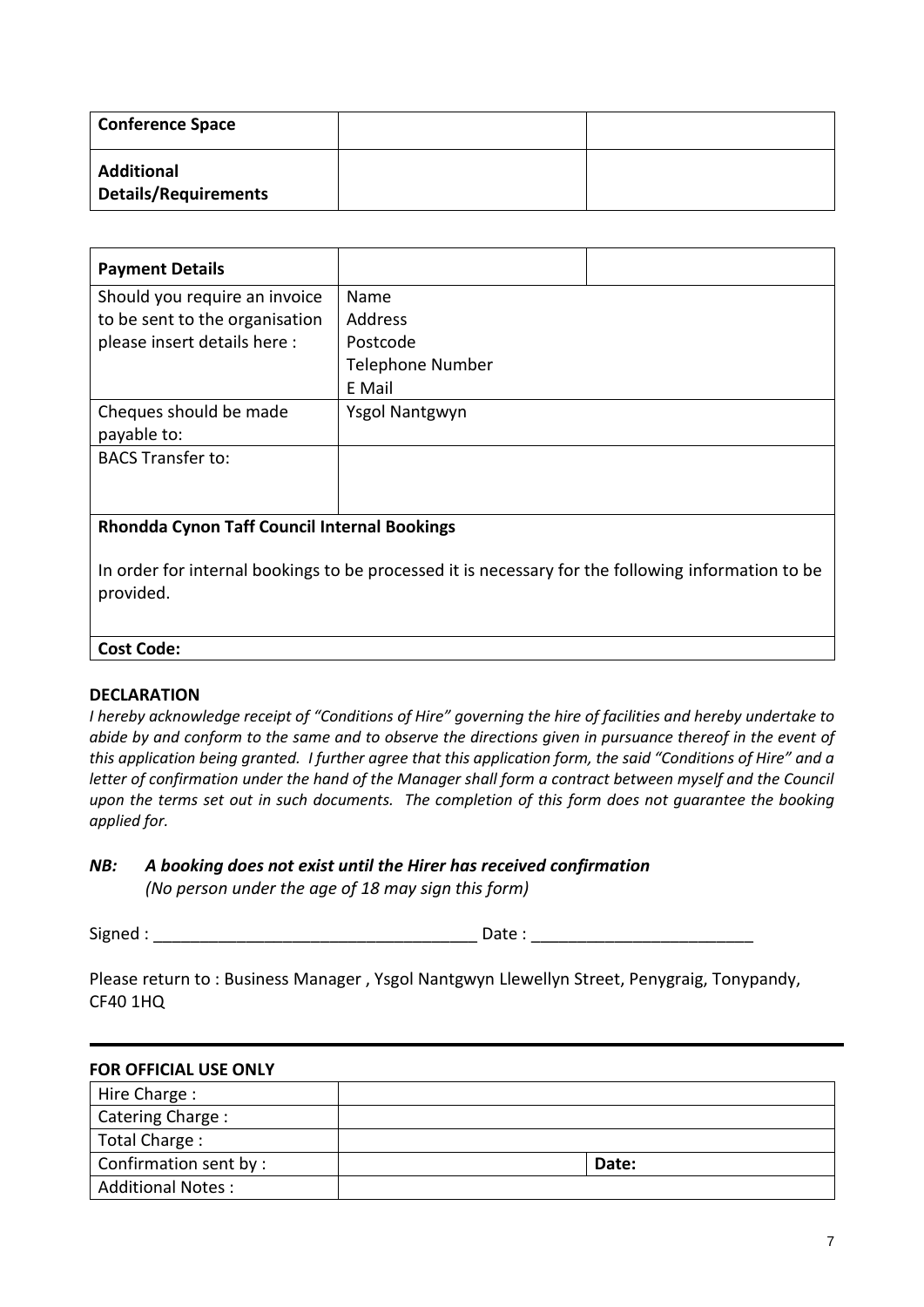# **Ysgol Nantgwyn CONDITIONS FOR THE HIRE OF SPORTS AND LEISURE FACILITIES**

The hirer's attention is drawn to these conditions especially to Condition 3(b), 5(b) and 12.

# **1. DEFINITIONS**

(a) 'Hirer' means the person signing the application form for the hire of accommodation and/or facilities. Where a promoting organisation is named in the application for hire the organisation shall also be considered the hirer and shall be jointly and severally liable hereon with the person who signs the form.

- (b) 'Council' means RCT County Borough Council.
- (c) 'Manager' means the Manager of the facility or any person acting on his behalf.
- (d) 'Function' means the event for which the facilities are hired.
- **2. APPLICATIONS FOR HIRE** Application for the hire of facilities must be made in writing on the official application form. The Council reserves the right to refuse any application without stating a reason for so doing. The Council also reserves the right to cancel any hiring in the event of it appearing that the hirer intends to use the facilities for any purpose other than the purpose specified in the form of application for hiring. The facilities will not be deemed to be hired until after the applicant has been notified in writing by the Council to that effect and any necessary deposit paid.

## **3. CHARGES**

- (a) The charges for hiring shall be in accordance with the scale of charges made by the Council, save that any application not coming within the scale will be charged at a rate to be determined by the Manager. The hirer shall pay the hiring charge to the Council, in one payment or in instalments and at such time or times as shall be required by the Council and notified to the hirer by the Council at the time when the application is accepted.
- (b) **Where an application for hire is accepted by the Council more than six months before the date of the hiring, such acceptance is subject to a condition that the Council shall have the right to alter the charge payable for the hiring, or any of the other terms and conditions of hire, upon giving notice to the hirer not less than six months before the date of hiring. In the event of such notice being given, the hirer may, within one month of the date of such notice, cancel the booking and the whole of any hiring charge paid by him shall be refunded by the Council.**
- **4. PROHIBITION OF SUB-LETTING** The hirer shall not sub-let the facilities or any part of the facilities without prior consent in writing of the Manager whose decision will be final.

## **5. CANCELLATION**

(a) **By Hirer** – All applications for cancellation shall be made in writing to the Manager. The booking will not be deemed to be cancelled until after the applicant has been notified by the Manager to that effect. No part of any hiring charges already paid shall be returnable to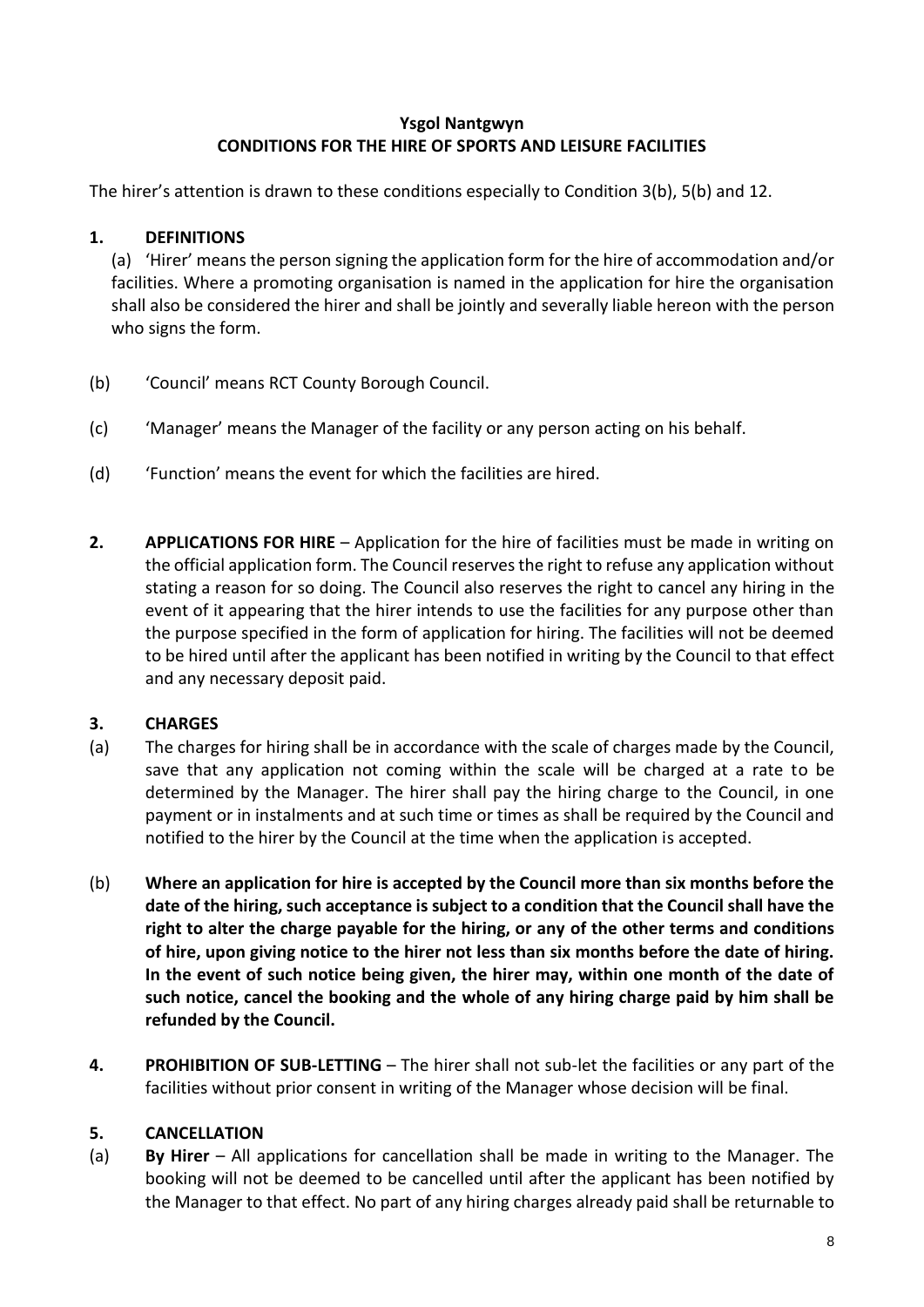the hirer save at the entire discretion of the Council and the Council shall be entitled to require the payment of the whole of the hiring charge in respect of any hiring which is cancelled by the hirer less than seven days before the date on which the hiring is to take place.

(b) **By Council – The Council reserves the right to cancel any hiring at any time if the cancellation is as a result of reasons beyond its control, it shall not incur any liability for any breach of contract. Any charges paid by the hirer will be refunded to him by the Council in the event of any such cancellation but the Council will not be responsible or be liable for any other expenses incurred by the hirer either directly or indirectly resulting from such cancellation.**

## **6. DAMAGE, LOSS AND INJURY**

(a) Unless due to any act, omission or negligence on the part of the Council or of its servants or agents the hirer shall be responsible for and shall pay to the Council on demand the amount of any damage done or occasioned to the facility or to the fixtures, fittings, apparatus, equipment, furniture or other contents thereof in the course of the hiring.

(b) Unless due to any act, omission or negligence on the part of the Council or of its servants or agents, the Council shall not be responsible for any loss of, or damage to, the hirer, any other person, or any loss or damage to any property of any person or persons resorting to the facility during the period of hire arising from any cause whatsoever.

(c) The hirer shall indemnify the Council against any claim that may arise or which may be made by any person resorting to the facility during the period of hire in respect of any such loss or damage to persons or property.

**7. MAINTENANCE OF GOOD ORDER** – The hirer shall at all times be responsible for the maintenance of good order and ensure that no gaming or unlawful act is permitted during the function and shall secure that no undesirable person is permitted to enter or remain in the accommodation hired or otherwise make use of the facilities hired. At the request of the Manager, the hirer shall remove or cause to be removed any person from the accommodation hired. The hirer must provide, at his own expense, stewards of such a manner as is necessary for the proper conduct of the function. (No staff will be provided by the Council except by special arrangement).

## **8. COPYRIGHT**

(a) The hirer shall indemnify the Council against all claims, demands, actions and proceedings in respect of any infringement of copyright or as a result of any unauthorised performance or by the use of the record apparatus or contrivance at the facility by himself or his agents.

(b) In the event of the hirer using any gramophone records, tape recordings or other equipment at the function, the hirer shall be responsible for the payment of any fees which may thereby become due to the Phonographic Performance Limited or the Performing Rights Society Limited, or any other person, and shall indemnify the Council against any claim or liability arising therefrom.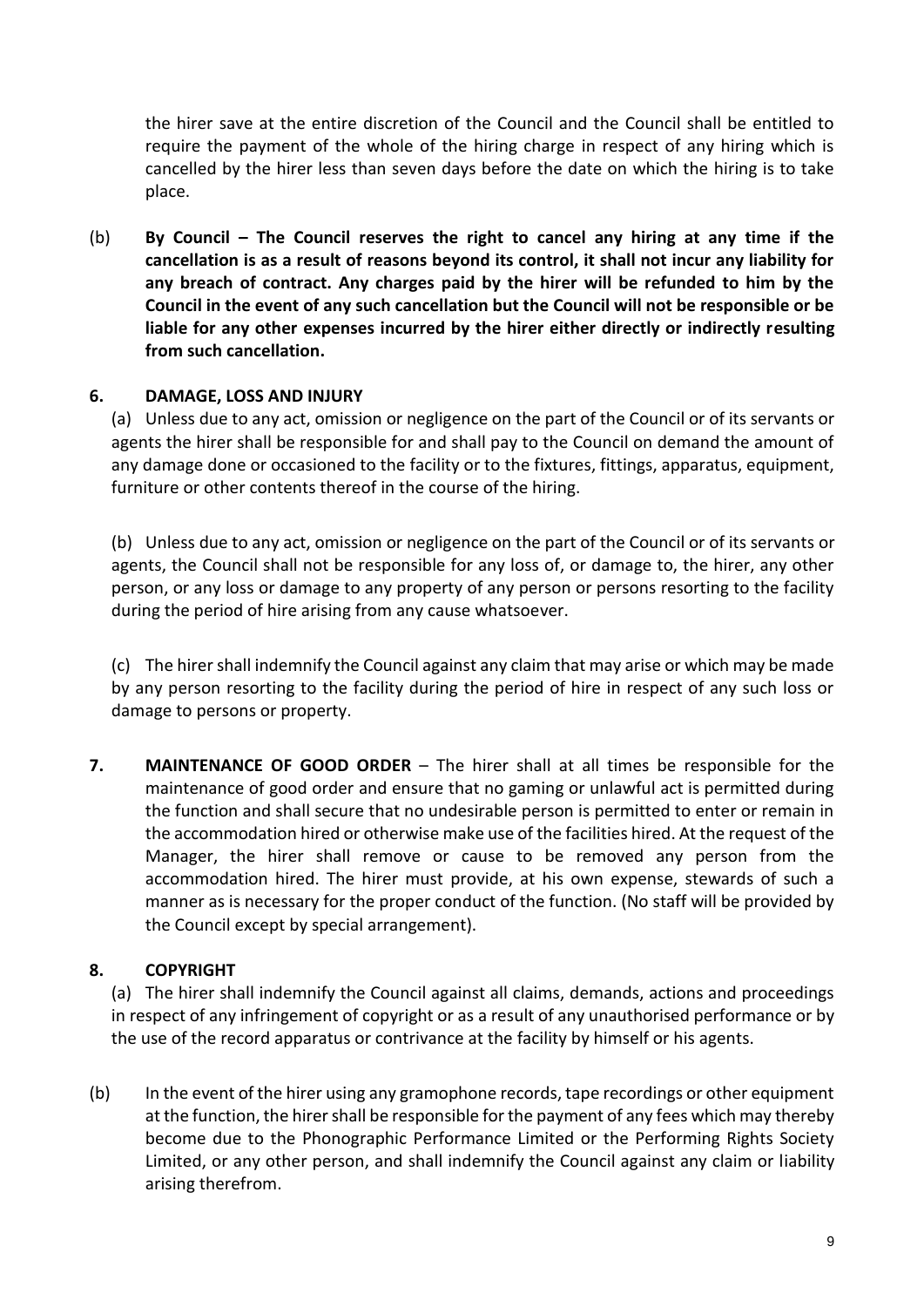# **9. CATERING**

(a) Arrangements with regard to catering and intoxicating liquor must be made with the Manager as far in advance of the function as possible. Final arrangements must be made at least 48 hours before the function and any adjustments to numbers made at this time. The hirer shall be liable to pay the agreed charge per head for all numbers notified 48 hours before the function.

- (b) No hirer shall sell or allow to be sold on the premises any refreshments, tobacco or goods of any description without the express consent of the Manager in writing beforehand and subject to the terms of any such consent.
- **10. ALTERATIONS, FITTINGS AND DECORATIONS** No alterations or additions shall be made by the hirer to the lighting, heating, seating, gangways, fittings, fixtures or other arrangements in the facility, nor shall he provide any decorations, flags, emblems or posters without the consent of the Council. No electrical wiring or electrical equipment or apparatus of any kind shall be placed in any part of the facility without the previous consent of the Manager. The hirer shall not bring into the facility any furniture, fittings, temporary erections, plant or equipment, except with the permission of the Manager, and no nails, screws or similar fastenings will be permitted to be fixed to any part of the building.
- **11. PREMISES** The hirer shall ensure that the accommodation hired is completely vacated and left in a tidy and orderly condition at the end of the period of hire.
- **12. PARKING OF VEHICLES – Under no circumstances will the Council accept any responsibility for the loss or damage to any vehicle, or any article left therein of thereon which, in connection with the function, may be brought or left within the precincts of the facility.**
- **13. BROADCASTING** The hirer must not transmit or broadcast or permit to be transmitted or broadcast by telegraph, telephone, wireless or any other means, any function except with the previous consent of the Manager. If arrangements are to be made for broadcasting, relaying or televising any function, the consent of the Council must first be obtained, and the Council reserves the right to take part in any negotiations, to be a party to the terms and conditions or any agreement reached, and to share in any income and publicity derived therefrom.
- **14. LIMITATION OF NUMBERS**  In all cases where the Manager considers it to be necessary to fix a limit on the numbers to be admitted, the hirer shall not admit a greater number of persons than specified by the Manager.
- **15. PHOTOGRAPHY** No photograph or cinematograph film may be taken in the facility for commercial purposes or press or public reproduction without the consent of the Manager.
- **16. CINEMATOGRAPH EXHIBITIONS** No cinematograph exhibition shall be given in the facility without the written consent of the Manager and any such exhibition, if approved, will be subject to the provisions of the Cinematograph Acts 1909 and 1952. The hirer shall indemnify the Council in all respects in the event of a claim being made against the Council for any contravention.
- **17. ADVERTISING** All posters and handbills advertising functions in the facility must be of a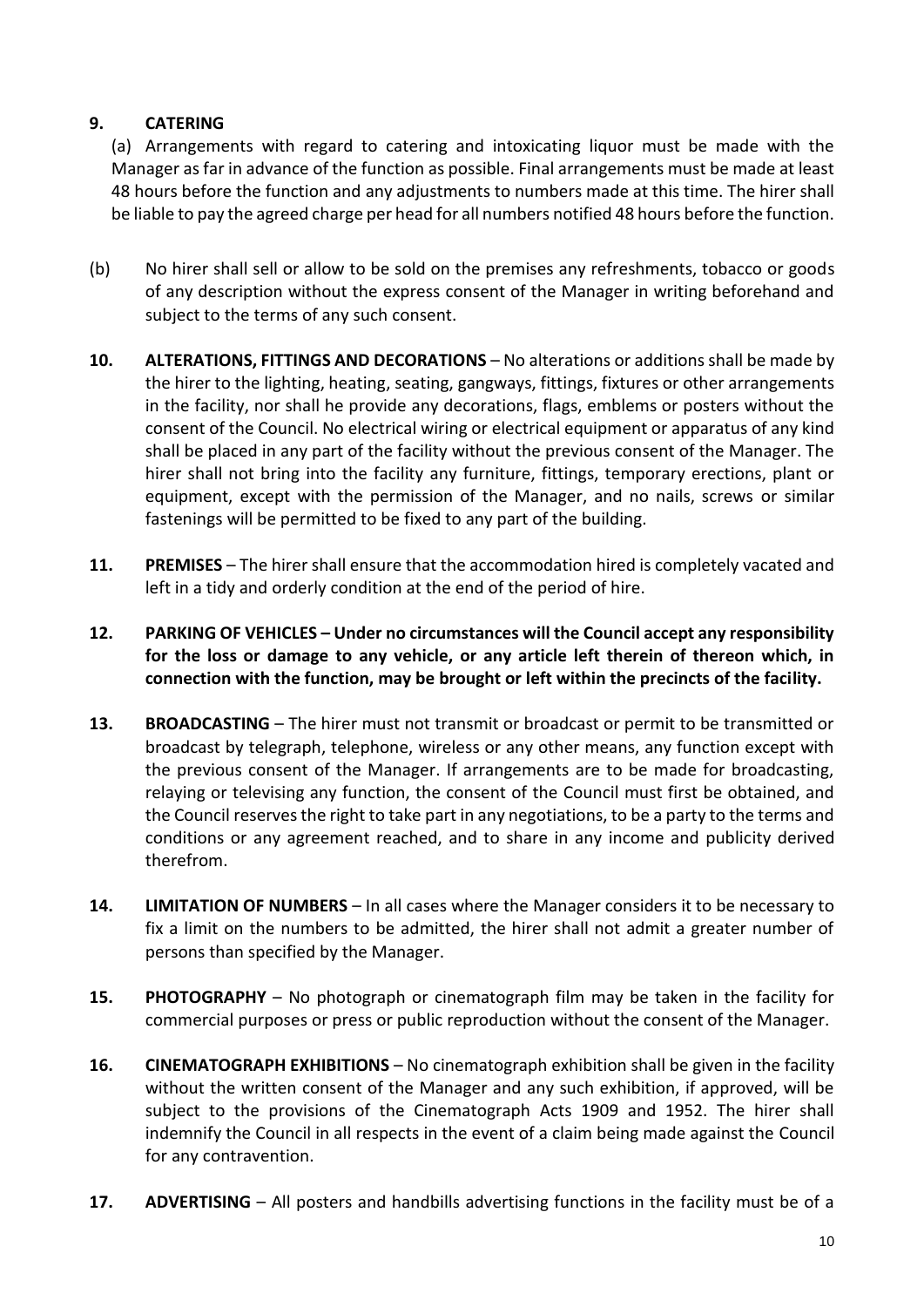good standard and be approved by the Manager before being exhibited or distributed. Hirers shall advise the Manager if they require assistance with advertising facilities or tickets.

- **18. FLYPOSTING** The attention of the hirer is drawn to the Town and Country Planning (Control of Advertisement) Regulations 1969 under which it is an offence punishable by fine or conviction, to display an advertisement (other than of the limited categories set out in the Regulations) on any land or building without the consent of the local planning authority.
- **19. EXITS AND GANGWAYS** Under no circumstances must any fire exits and gangways be impeded or blocked by chairs, tables or any other equipment.
- **20. DOGS** With the exception of guide dogs, no dogs or any other animals shall be brought into or allowed to enter the facility unless the express permission of the Manager has been obtained beforehand.
- **21. TIMES** The event for which any of the facility is hired shall commence and end at such times as may have been agreed beforehand between the Hirer and the Manager, The proposed times of commencement and ending shall be stated in the application form and are to include preparation and clearing time.
- **22. TERMINATION** Upon the breach of these conditions by the hirer the Manager may terminate the hiring forthwith both as to the hiring on the occasion of the said breach and as to any future hiring's by the same hirer, and if the period of hiring has not expired on the breach the hirer shall be liable to pay the Council the full amount payable under these conditions.